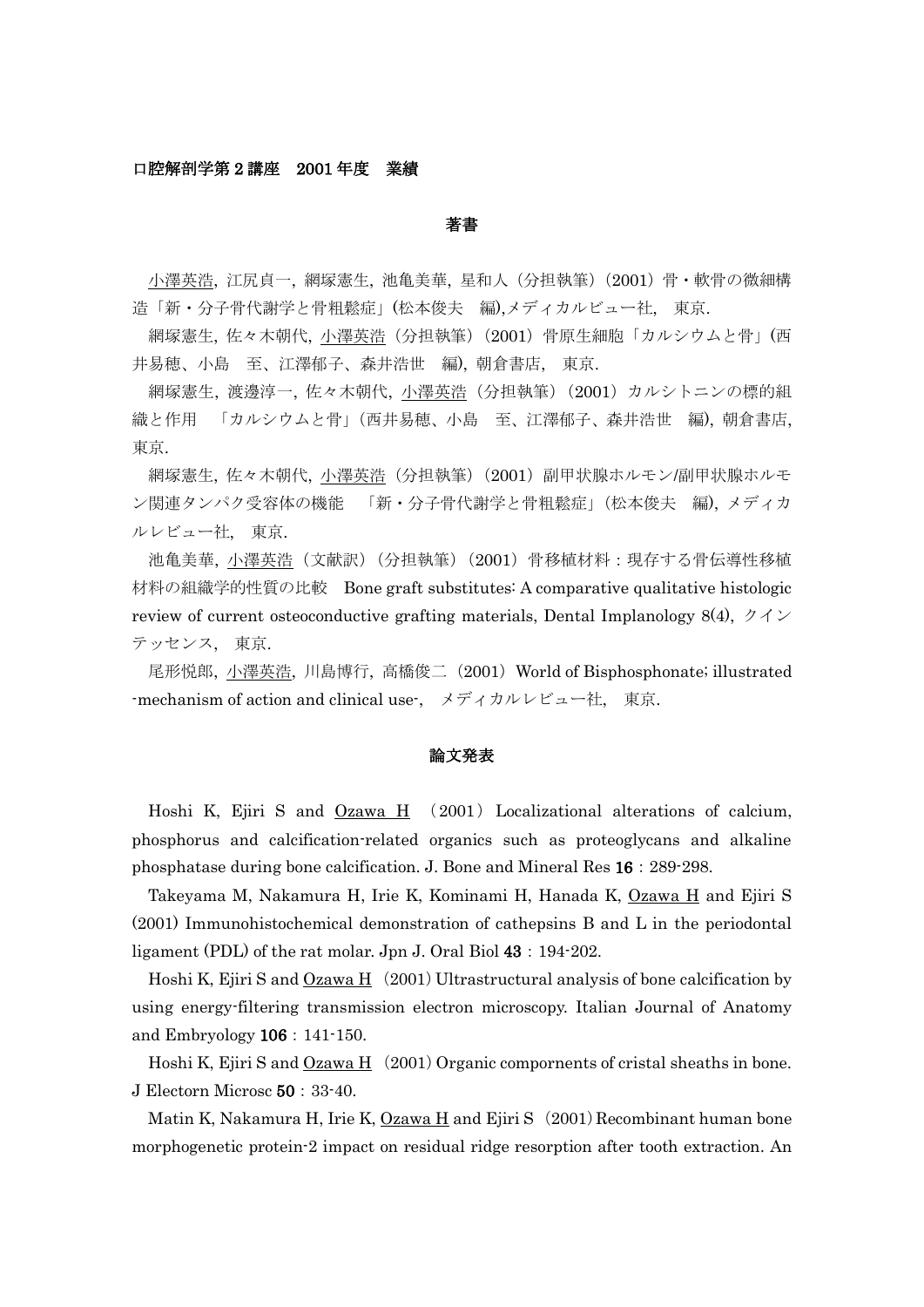experimental study in rat .International Journal of Oral and Maxillofacial Implants 16:400-411.

Hoshi K, Ejiri S, Probst W, Seybold V, Kamino T, Yaguchi T, Yamahira N and Ozawa H (2001) Observation of human dentine by focused ion beam and energy-filtering transmission electron microscopy. J Microsc 201:44-49.

Tanaka M, Nakajima M, Kohno S,  $Ozawa H$  and Ejiri S (2001) Effects of ovariectomy on trabecular structures of rat alveolar bone. Journal of Periodontal Research 37:1-5.

Takeishi H, Irie K, Ozawa H, Yajima T and Ejiri S (2001) Molded bone augmentation by a combination of barrier membrane with recombinant human bone morphogenetic protein-2. Oral Diseases  $7:281-286$ .

Izumi N, Amizuka N, Sakakura Y, Irie K, Yashima T and Ozawa H (2001) Immunohistochemical localization of calcitonin receptor in mouse tibiae. Acta Histochem Cytochem 34:363-369.

Kawabata S, Amizuka N, Hanada K and  $Ozawa H$  (2001) A histochemical study on the interradicular septum of aged rats under the mechanical force. Orthodontic Wave 60:354-361.

Nishino I, Amizuka N and  $Qzawa H$  (2001) Histochemical examination on osteoblastic activity in op/op mice with or without the injection of recombinant M-CSF. J Bone Miner Metab 19:267-276.

Hoshi K, Amizuka N, Kurokawa T, Nakamura K, Shiro R and  $Ozawa H$  (2001) High bone turnover associated with increased angiogenesis in melorheostosis: Histopathological studies. Orthopedics 24:273-277.

Ito M, Amizuka N, Nakajima T and  $Qzawa H$  (2001) Bisphosphonate acts on osteoclasts independent of ruffled borders in osteosclerotic (oc/oc) mice. Bone 28: 609-616.

Ikegame M, Ishibashi O, Yoshizawa T, Shimomura J, Komori T, Ozawa H and Kawashima,  $H(2001)$  Tensile stress induces bone morphogenetic protein 4 (BMP-4) in preosteoblastic and fibroblastic cells, which later differentiate into osteoblasts leading to osteogenesis in the mouse calvariae in organ culture. J. Bone Miner. Res 16:24-32.

Sasakura K, Ikegame M, Kenmotu S, Kondo Y, Ejiri S, Hanada K and Ozawa H  $(2001)$  Osteopontin localization and expression in cellular cementum at the site of root resorption during physiological tooth movement. Orthodontic Wave 60: 176-181.

Kondo Y, Irie K, Ikegame M, Ejiri S, Hanada K and Ozawa  $H(2001)$  Role of stromal cells in osteoclast differentiation in bone marrow. J Bone Miner Metab 19:352-358.

石田陽子, 星和人, 田中みか子, 監物新一, 坂井日出男, 小澤英浩, 河野正司, 江尻貞一 (2001)キンギョ咽頭歯の微細形態学的研究 マイクロ CT を応用した観察法 新潟歯学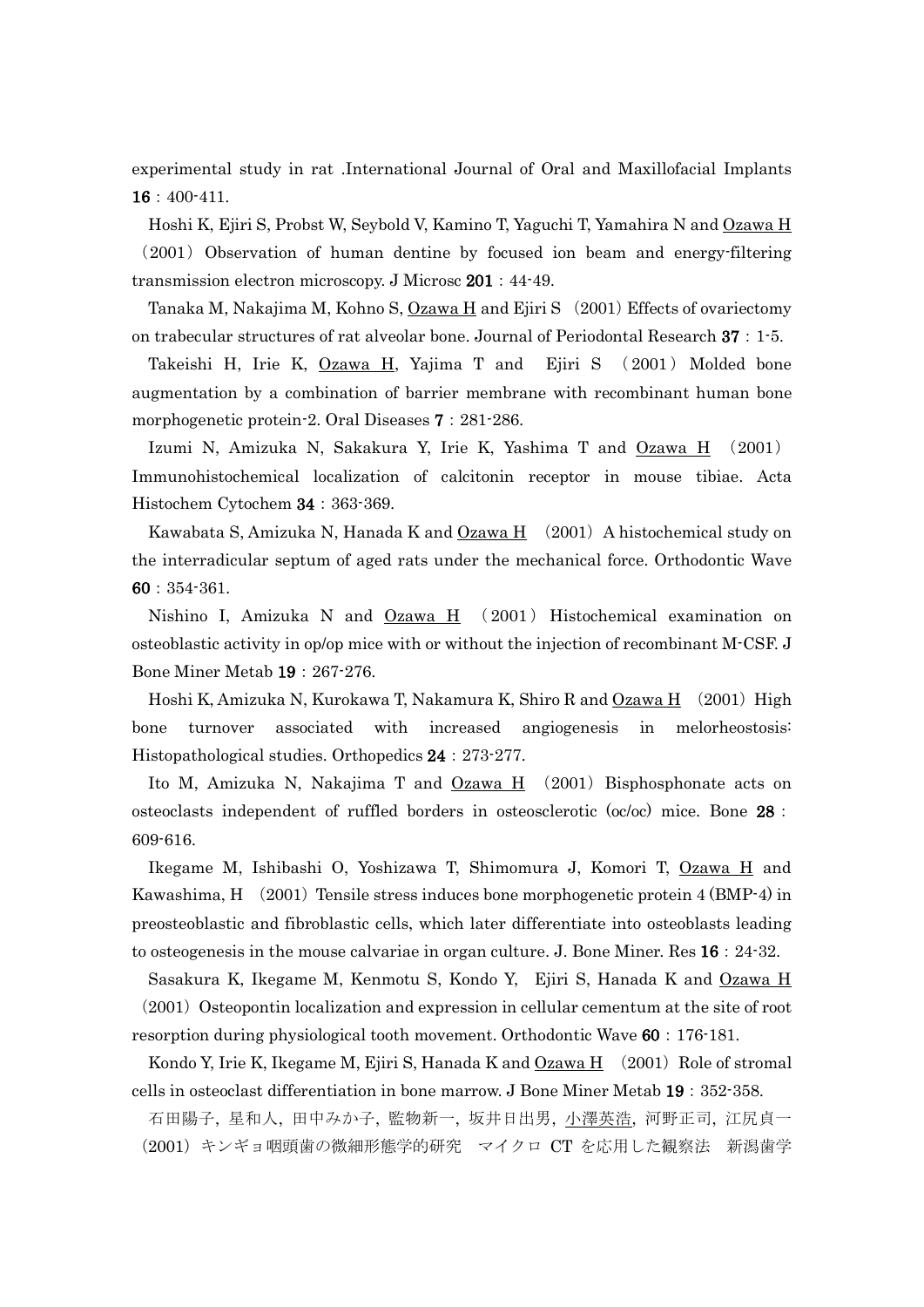会誌 31:15-19.

豊岡英一, 田中みか子, 河野正司, 小澤英浩, 江尻貞一(2001)対合歯喪失後のラット歯 槽骨の変化とエストロゲン欠乏の影響 ─ マイクロフォーカス X 線 CT を用いた検索 ─ 日骨形熊誌 11:53-60.

西野幾子, 網塚憲生, 小澤英浩(2001)op/op マウスへの M-CSF 投与による骨基質改変 に関する微細構造学的・組織化学的研究 新潟歯学会誌 31:49-50.

佐々木朝代, 網塚憲生, 小澤英浩(2001)マウス尾椎の軟骨内一次骨化におけるアルカリ 性ホスファターゼとオステオポンチンの局在 新潟歯学会誌 31:83-84.

網塚憲生, 佐々木朝代, <u>小澤英浩</u>(2001)軟骨内骨化と VEGF 遺伝子 整形・災害外科 44:802-803.

網塚憲生, 浅輪幸世, 佐々木朝代, <u>小澤英浩</u> (2001) 多指症と Gli 遺伝子 整形・災害外 科 44:849-895.

網塚憲生, 浅輪幸世, 監物新一, 蒲原文子, 小澤英浩, 原 久仁子, 秋山康博 (2001) 卵巣 摘出ラットにおけるメナテトレノン投与時の組織化学的検討 第4回ビタミン K &Bone 4:25-32.

#### 学会発表

日本電子顕微鏡学会学術講演会(第 57回)平成 13年 5月

マイクロCTを用いた馬の浅指屈腱内分布血管の立体的観察 -運動負荷および保温による 影響:片山芳也, 江尻貞一, 桑野睦敏, 笠嶋快周, 小澤英浩, 吉原豊彦

日本歯科保存学会春季学会(第114回)平成13年5月

歯髄の硬組織形成に関する免疫組織化学的研究-ラット臼歯皮下移植実験モデルを用いた検 討-:細矢明宏, 吉羽邦彦, 吉羽永子, 星和人, 岩久正明, 小澤英浩(日歯保誌 49:21, 2001)

1st Joint Meeting of the International Bone and Mineral Society and the European Calcified Tissue Society, Madrid, Spain, June, 2001

Structural Analysis of ovariectomized monkey mandible using micro CT:Ejiri S., Tanaka M, Toyooka E, Tususaki H, Fukuzaki K, Miyajima S, Kohno H and Ozawa H  $(Bone 28: No5 (Supplement) s217)$ 

Immunolocalization of osteoclast diffrentiation factor is associated with the osteoclast development in rat periodontium: Kawamoto S, Ejiri S, Hoshi K, Nagaoka E and Ozawa  $H$  (Bone 28: No5 (Supplement) s162)

VIIth International Conference on Tooth Morphogenesis and Differentiation, La-Londe-les-Maures, France, June, 2001

Expression of hemidesmosomal and extracellular matrix proteins in the developing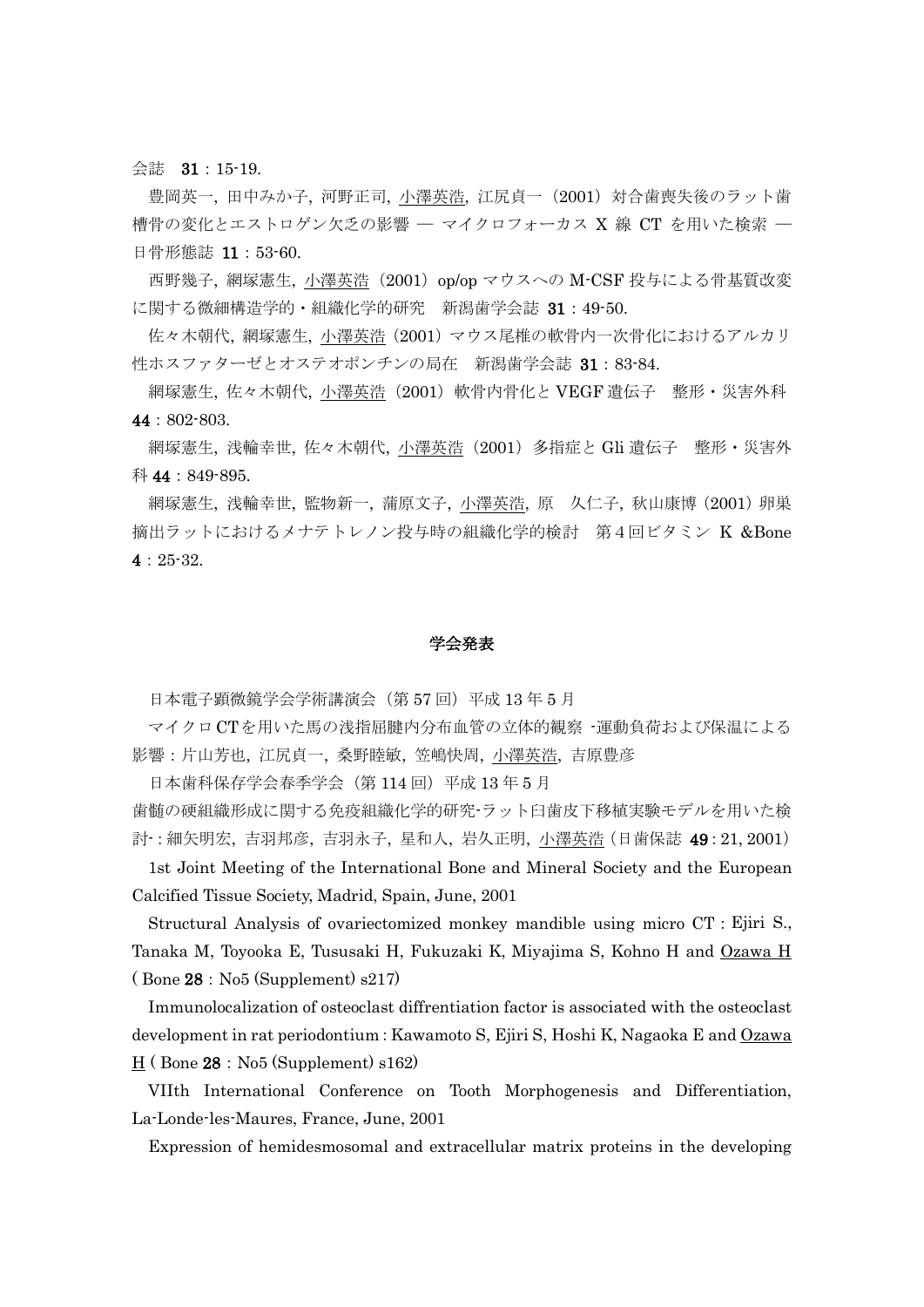mouse incisor: Yoshiba K, Yoshiba N, Iwaku M and Ozawa H (Programme and Abstracts:  $O-39$ 

79th General Session & Exhibition of the IADR, Chiba, Japan, June, 2001

Distribution of Hemidesmosomal Associated Proteins during Cytodifferentiation of

Ameloblasts:Yoshiba K, Yoshiba N, Iwaku M and Ozawa H (J Dent Res 80:616)

Immunohistochemical observation of pulpal responses to Er:YAG laser irradiation:

Tanabe K, Yoshiba K, Yoshiba N, Iwaku M, Ozawa H (J Dent Res 80:654)

The International Conference on Dentin/Pulp Complex, Chiba, Japan, July, 2001

Hard Tissue Formation in Subcutaneously Transplanted Rat Molar: Hosoya A, Yoshiba

K, Yoshiba N, Hoshi K, Iwaku M and Ozawa H (Proceeding: 166-7)

Distribution of Non-collagenous Proteins during Reparative Dentinogenesis in Human Teeth: Yoshiba K, Yoshiba N, Iwaku M and  $Ozawa H$  (Proceeding: 157-8) 日本骨形態計測学会(第21回)平成13年7月

卵巣摘出ラットにおけるメナテトレノン(MK-4)投与時の組織学的検討: 浅輪幸世, 網塚 無生, 佐々木朝代, 入江一元, 監物新一, 原 久美子, 秋山康博, 江尻貞一, 小澤英浩(日本 骨形態計測学会雑誌 11:S53, 2001)

日本骨代謝学会(第 19 回)平成 13 年 8 月

致死型軟骨無形成症における血管侵入と VEGF の亢進について:網塚憲生, 佐々木朝代, 浅 輪幸世, 伊藤将広, Janet Henderson, 織田公光, 小澤英浩 (日骨代謝誌 19:5, 2001)

卵巣摘出ラットにおけるメナテトレノン(MK-4)投与時の組織学的検討: 浅輪幸世, 網塚 憲生, 佐々木朝代, 入江一元, 監物新一, 原久仁子, 秋山康博, 江尻貞一, 小澤英浩 (日骨代 謝誌 19:34, 2001)

軟骨内骨化における血管内皮細胞の侵入と基質分解の細胞組織学的検索:佐々木朝代, 網 塚憲生, 小澤英浩 (日骨代謝誌 19:50, 2001)

In vivo における破骨細胞のカルシトニンレセプターの downregulation および回復に関 する微細構造学的・ラジオオートグラフィー的研究:池亀美華, 江尻貞一, 小澤英浩 (日骨 代謝誌 19:109, 2001)

歯科基礎医学会(第 43 回)平成 13 年 9 月

突然変異型アルカリホスファターゼ(N153D)はシスゴルジに蓄積する:伊藤将広, 網塚憲生, 小澤英浩, 織田公光 (歯基礎誌 43:85, 2001)

高血糖が骨改造に及ぼす影響について-ラット歯槽骨での定量的観察-:三嶋直之, 白川正 順, 佐原紀行, 小澤英浩 (歯基礎誌 43:86, 2001)

ウマ臼歯の歯冠セメント質の形成過程について:佐原紀行, 小澤英浩 (歯基礎誌 43:93, 2001)

軟骨内骨化における軟骨基質分解と血管侵入について:佐々木朝代, 網塚憲生, 小澤英浩 (歯基礎誌 43:109, 2001)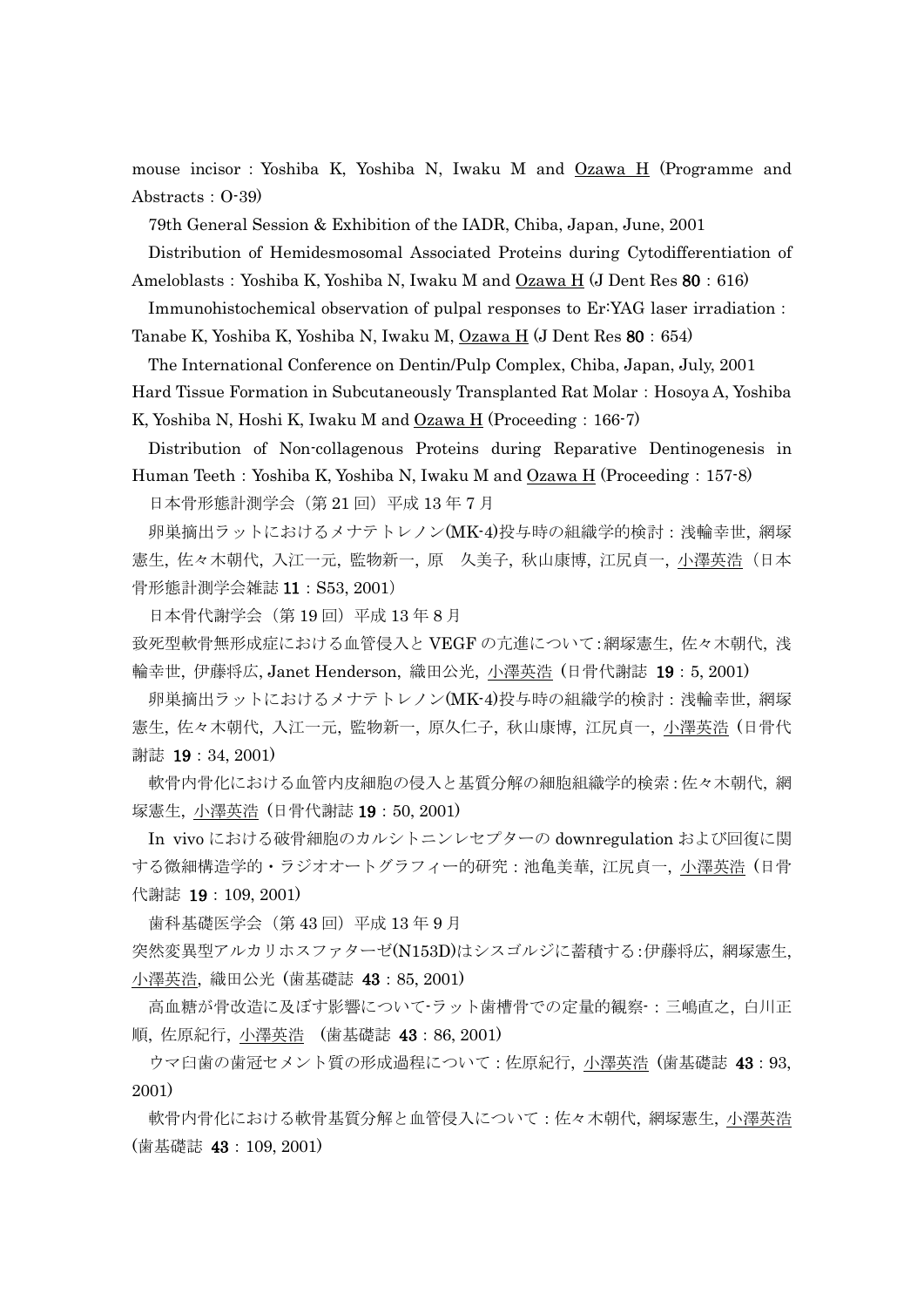軟骨無形成症における血管侵入の亢進について:網塚憲生, 佐々木朝代, 浅輪幸世, 伊藤 将広, 織田公光, 小澤英浩 (歯基礎誌 43:110, 2001)

マウス切歯歯胚における半接着斑関連タンパクの局在:吉羽邦彦, 吉羽永子, 岩久正明, 小澤英浩 (歯基礎誌 43:118, 2001)

ラット臼歯皮下移植実験モデルにおける歯髄腔内硬組織形成に関する免疫組織化学的研 究:細矢明宏, 吉羽邦彦, 吉羽永子, 星和人, 岩久正明, 小澤英浩 (歯基礎誌 43:121, 2001)

OCIF 遺伝子欠損マウスの長管骨ならびに歯槽骨における組織学的比較:渡邊淳一, 網塚 憲生, 小澤英浩 (歯基礎誌 43:124, 2001)

22nd Annual meeting of the American Society for Bone and Mineral Research, Phoenix, Arizona, U.S.A., Oct., 2001

Abnormalities in Development of the Growth Plates of Thanatophoric Dysplasia Type II (TD II) Fetuses Result from Enhanced Vascular Invasion and Osteoclastic Activity: Amizuka N, Chen M-F, Sasaki T, Asawa Y, Ozawa H and Henderson JE (J Bone Miner, Res 16:S187, 2001)

Acceerated apoptosis and surpressed proliferation of chondrocyte associated ewith the aberrant cartilage of Klotho mutant mice : Asou Y, Amizuka N, Kashimada K, Yamashita T, Nabeshima Y,  $Ozawa H$  and Noda M (J Bone Miner, Res 16: S449, 2001) Third international conference, Hyogo, Japan, Nov., 2001

Osteoclastic Osteolysis and Macrophage Migration in Bone Metastastic Lesions of Mouse Breast Cancer Cell Lines.Cancer-induced bone:Amizuka N, Sasaki T, Ono K, Ito M, Kenmotsu S, Oda K, Akatsu T, Ejiri S, Kugai N, Nagata N and Ozawa H (in press)

Minodronic acid (YM529) inhibits tumor-induced osteolysis in nude mice with bone metastases:Yuyama H., Ito M, Amizuka N, Shibasaki K, Tanaka S, Katou N, Matsukawa U, Asano H, Miyata K and Ozawa H (in press)

日本口腔外科学会総会(第 46 回)平成 13 年 10 月

ストレプトシン誘発糖尿病ラットにおける歯槽骨骨改造活性の定量的観察:三嶋直之, 白 川正順, 佐原紀行, 小澤英浩(日口外誌 47:1093, 2001)

松本歯科大学学会(第 53回)平成 13年 12月

実験的に誘導したラット顎下腺の萎縮とその後の再生:松浦幸子, 古澤清文, 小澤英浩 (松本歯学 27:172, 2001)

## その他

Kawasima H, Ikegame M, Shimomura J, Ishibashi O, Yoshizawa T and Ozawa H: Changes in gene expression and their possible roles in mechanical stress-induced osteoblast diffrentiation and osteogenesis."Study on Biomineralization in Niigata